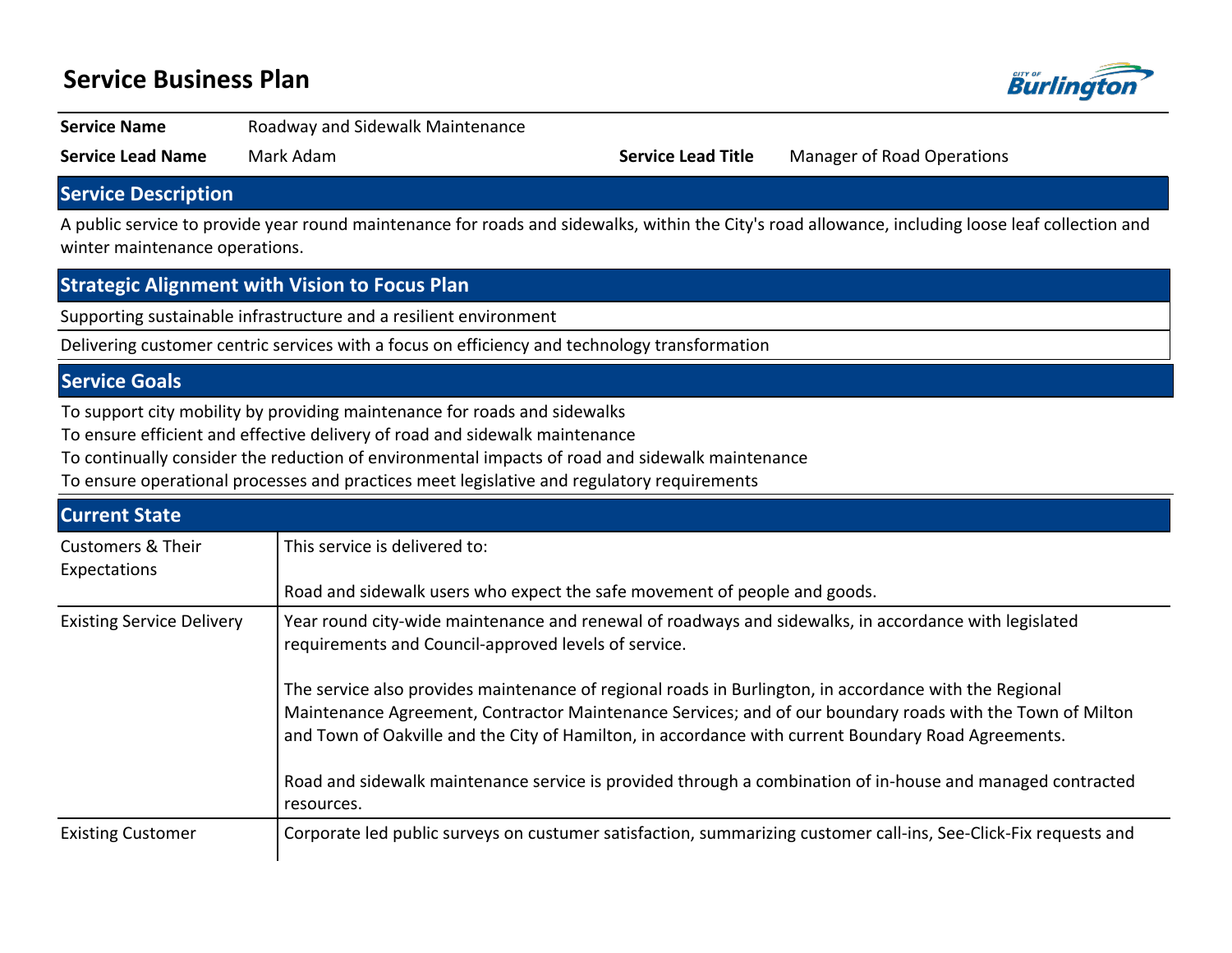| Engagement Tools /<br>Methods                                       | interactions between staff and customers.                                                                                                                                                             |  |  |  |  |
|---------------------------------------------------------------------|-------------------------------------------------------------------------------------------------------------------------------------------------------------------------------------------------------|--|--|--|--|
| Is this Service Provincially<br>Legislated?                         | Municipal Act's Minimum Maintenance Standards<br>Yes<br>Clean Drinking Water Act                                                                                                                      |  |  |  |  |
| For this Service are there<br><b>Approved Service</b><br>Standards? | Yes Council-approved levels of service<br>Minimum Maintenance Standards                                                                                                                               |  |  |  |  |
| <b>Programs</b>                                                     |                                                                                                                                                                                                       |  |  |  |  |
| <b>Road and Sidewalk</b><br>Inspection                              | Road patrolling is conducted year round on a set schedule in order to identify deficiencies for repair.                                                                                               |  |  |  |  |
|                                                                     | All sidewalks are inspected annually every spring in order to identify deficiencies. These deficiencies are prioritized<br>and repaired in our annual Concrete Repair program.                        |  |  |  |  |
| Roadway Routine<br>Maintenance                                      | Debris Pickup is a spring program to remove debris accumulated within the city road allowances after snow melt<br>and continues throughout the year on an as required or complaint basis.             |  |  |  |  |
|                                                                     | Street Sweeping is conducted from Spring to Fall to remove dirt and debris from the roadway to improve air quality<br>and reduce the amounts of material that are washed into the storm sewer system. |  |  |  |  |
|                                                                     | Bridge deck washing is a spring program to clean expansion joints and drainage outlets on bridge decks.                                                                                               |  |  |  |  |
|                                                                     | Crack sealing is a program conducted through a contracted service. This is a proactive maintenance program<br>designed to extend the life cycle of our road network.                                  |  |  |  |  |
|                                                                     | Pothole and shoulder repairs are conducted throughout the year as deficiencies are identified in order to maintain a<br>safe road network.                                                            |  |  |  |  |
|                                                                     | Rural road resurfacing program maintains non asphalted roads on a six year cycle.                                                                                                                     |  |  |  |  |
|                                                                     | Loose Leaf Collection is a service offered in the fall for removing leaves that have been placed at the edge of<br>pavement by the property owners for all properties in designated areas.            |  |  |  |  |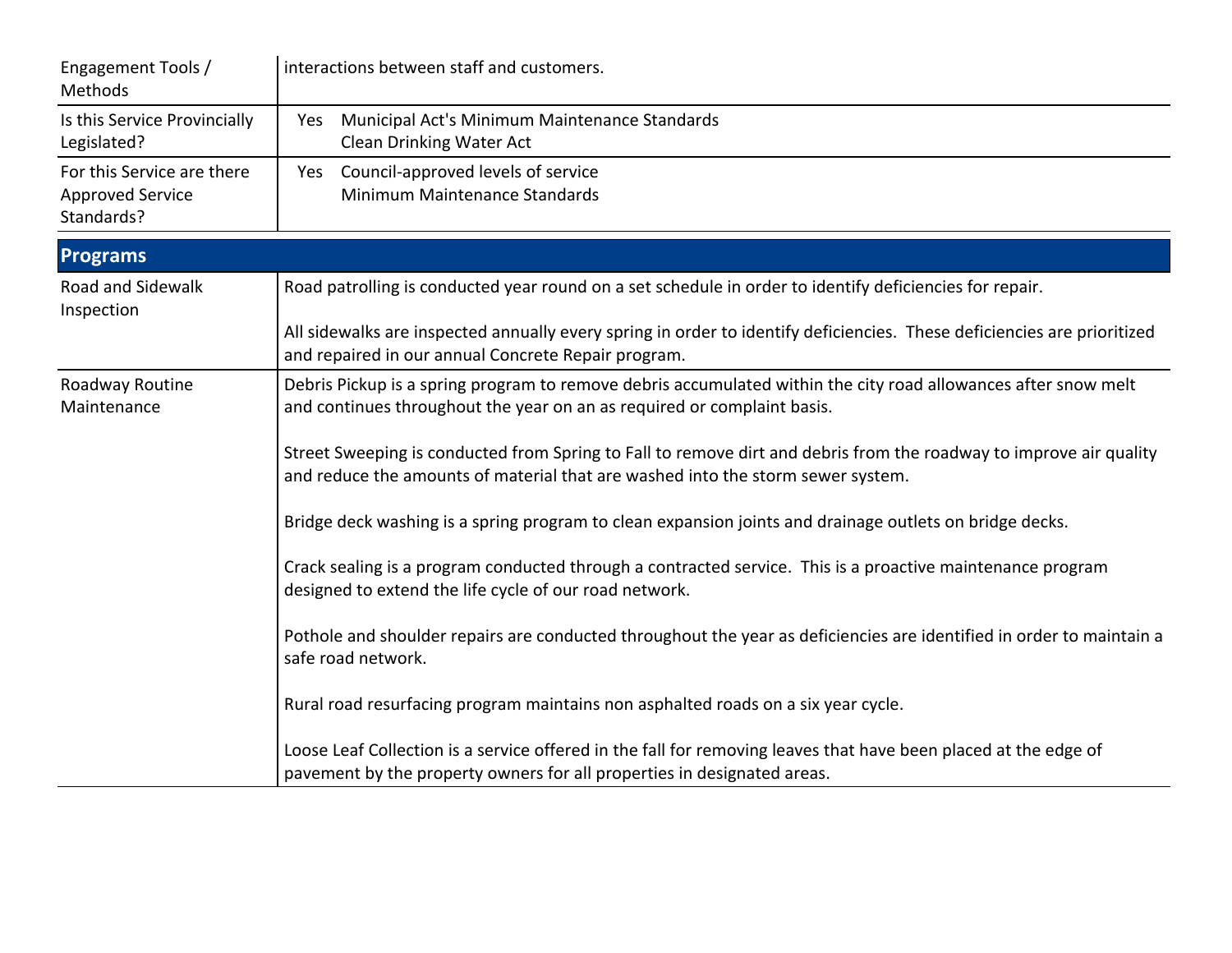| Sidewalk and Walkway<br>Maintenance | This program provides maintenance for street to street walkways, minor concrete curb and sidewalk repairs.<br>Maintenance operations includes mud-jacking concrete slabs, grinding of minor trip ledges and replacement of<br>short sections of sidewalk to repair areas of concern identified in our spring inspections or as complaints are<br>received.                                                                                                                                                                                                                                                                                                                                                                                                  |
|-------------------------------------|-------------------------------------------------------------------------------------------------------------------------------------------------------------------------------------------------------------------------------------------------------------------------------------------------------------------------------------------------------------------------------------------------------------------------------------------------------------------------------------------------------------------------------------------------------------------------------------------------------------------------------------------------------------------------------------------------------------------------------------------------------------|
| Roadway Maintenance                 | Roadway maintenance includes road shoulder repairs, pothole patching and minor road repairs involving grinding of<br>asphalt failures and repaving with hot-mix asphalt.                                                                                                                                                                                                                                                                                                                                                                                                                                                                                                                                                                                    |
| Leaf Pick Up Program                | This is a six week program where loose leaves, raked to the edge of the road by residents, are removed and<br>delivered to the Regional landfill site. City forces conduct to runs through the designated areas from early<br>November to mid December                                                                                                                                                                                                                                                                                                                                                                                                                                                                                                      |
| <b>Winter Maintenance</b>           | Winter roads maintenance includes: anti-icing, salting, plowing and snow removal.<br>Routine monitoring of road and weather conditions from October 15 thorough to April 15 each year is to identify<br>maintenance needs and proactively respond to winter conditions.<br>Winter sidewalk maintenance includes; plowing of all street side sidewalks and walkways connecting street to<br>street. Priority sidewalks may receive salt or sand as required to remove slippery conditions. This also includes<br>shoveling of bus pads and shelters and school crossings.<br>Winter maintenance for other City facilities including; parking lots, multi-use trails and walkways in designated<br>areas, includes plowing, salting or sanding and shoveling. |

## **Recent Continuous Improvement Initiatives**

In the search for new technologies and best practices and researching options for increasing storage capacity for winter materials, new equipment in 2019 was purchased to maximize stockpiling capacity. Investigations have started for improving the Automated Vehicle Locating system to enhance the ability to conduct winter operations, with a view to reducing overall salt usage.

In 2019 there was a replacement of the aging scale and computer software in order to better track and record materials usages.

The minor road maintenance program in which semi-permanent asphalt repairs are conducted have reduced the number of return visits to road sections.

## **Environmental Considerations**

Ongoing considerations to reducing the impact of maintenance operations on the environment, by looking at best practices and new technologies to provide, safe, efficient and environmentally responsible operations.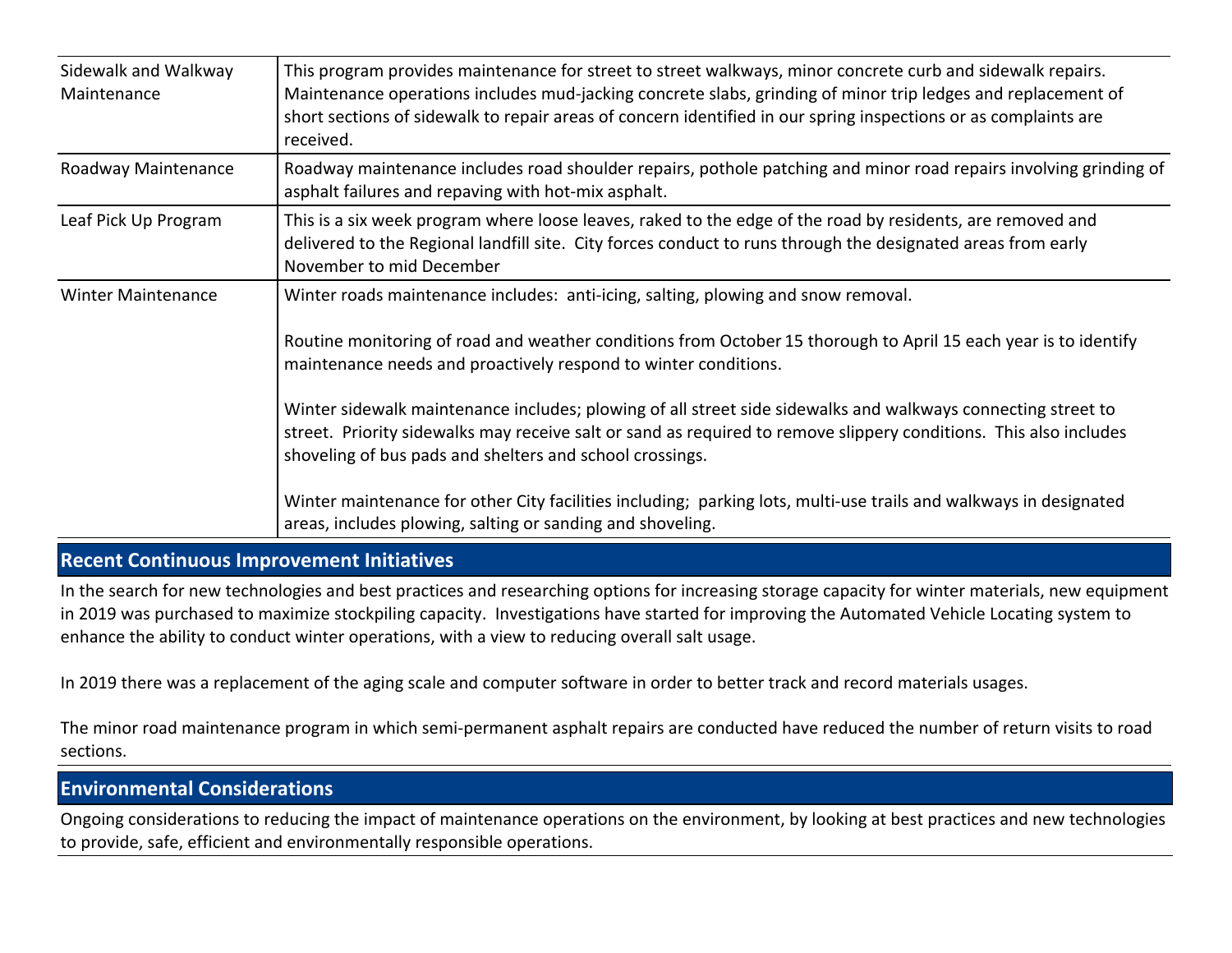|                                                    | <b>Emerging Opportunities and Anticipated Risks</b>                                                                                                                                                                                                                                                                                                                                                                |                                                                                                           |  |  |  |  |  |
|----------------------------------------------------|--------------------------------------------------------------------------------------------------------------------------------------------------------------------------------------------------------------------------------------------------------------------------------------------------------------------------------------------------------------------------------------------------------------------|-----------------------------------------------------------------------------------------------------------|--|--|--|--|--|
| <b>Emerging Opportunities</b>                      | Investment in new technologies and best practices for roads and sidewalk maintenance will aid maintenance<br>operations in realizing cost savings and efficiencies. Roads Parks and Forestry Department will continue to work with<br>our internal partners in the adoption of a maintenance management system and customer relations system in order<br>to improve the management of our existing infrastructure. |                                                                                                           |  |  |  |  |  |
|                                                    | software provided by Burnside.                                                                                                                                                                                                                                                                                                                                                                                     | Working with our business intelligence partners to improve data management being collected by road patrol |  |  |  |  |  |
|                                                    | Currently two services reviews are underway for both leaf collection program and winter operations to provide<br>options to improved efficiencies starting in the 2020 winter season.                                                                                                                                                                                                                              |                                                                                                           |  |  |  |  |  |
| <b>Anticipated Risks</b>                           | As the impact of global warming and traffic volume continues to rise, and trending to alternate forms of<br>transportation there will be a requirement for continued capital and operating investment to maintain the road and<br>sidewalk networks.                                                                                                                                                               |                                                                                                           |  |  |  |  |  |
|                                                    | The unpredictable nature of winter weather presents a risk to budgets, resources and infrastructure. Extreme<br>weather is becoming more common each year. To manage the variances in weather conditions winter control<br>operations are based on a rolling five year average. In addition, a Severe Weather Reserve Fund exists to account for<br>extreme events, such as the December 2013 ice storm.           |                                                                                                           |  |  |  |  |  |
| <b>Enterprise Risk</b><br>Considerations           | Labour Market and Workforce - Attraction, Retention, Compensation and Succession Planning<br>Climate Change - Severe weather events, Increasing Number of Severe Weather Events<br>Capacity and Volume of Work - Projects, Process Changes, Technology Changes                                                                                                                                                     |                                                                                                           |  |  |  |  |  |
| <b>Service Initiatives</b>                         |                                                                                                                                                                                                                                                                                                                                                                                                                    | <b>Target Completion</b>                                                                                  |  |  |  |  |  |
| winter operations in order to realize efficiencies | Improve utilization of winter material data collection in order to better account for winter material usage, analyse                                                                                                                                                                                                                                                                                               | <b>Jun 2020</b>                                                                                           |  |  |  |  |  |
| needs and budgetary considerations.                | Improve data analysis of road patrol inspections in order to improve reporting capabilities and support operational                                                                                                                                                                                                                                                                                                | Jun 2020                                                                                                  |  |  |  |  |  |
| reviews                                            | Review and implement consultants recommendations from leaf program and winter operations service delivery<br>Dec 2020                                                                                                                                                                                                                                                                                              |                                                                                                           |  |  |  |  |  |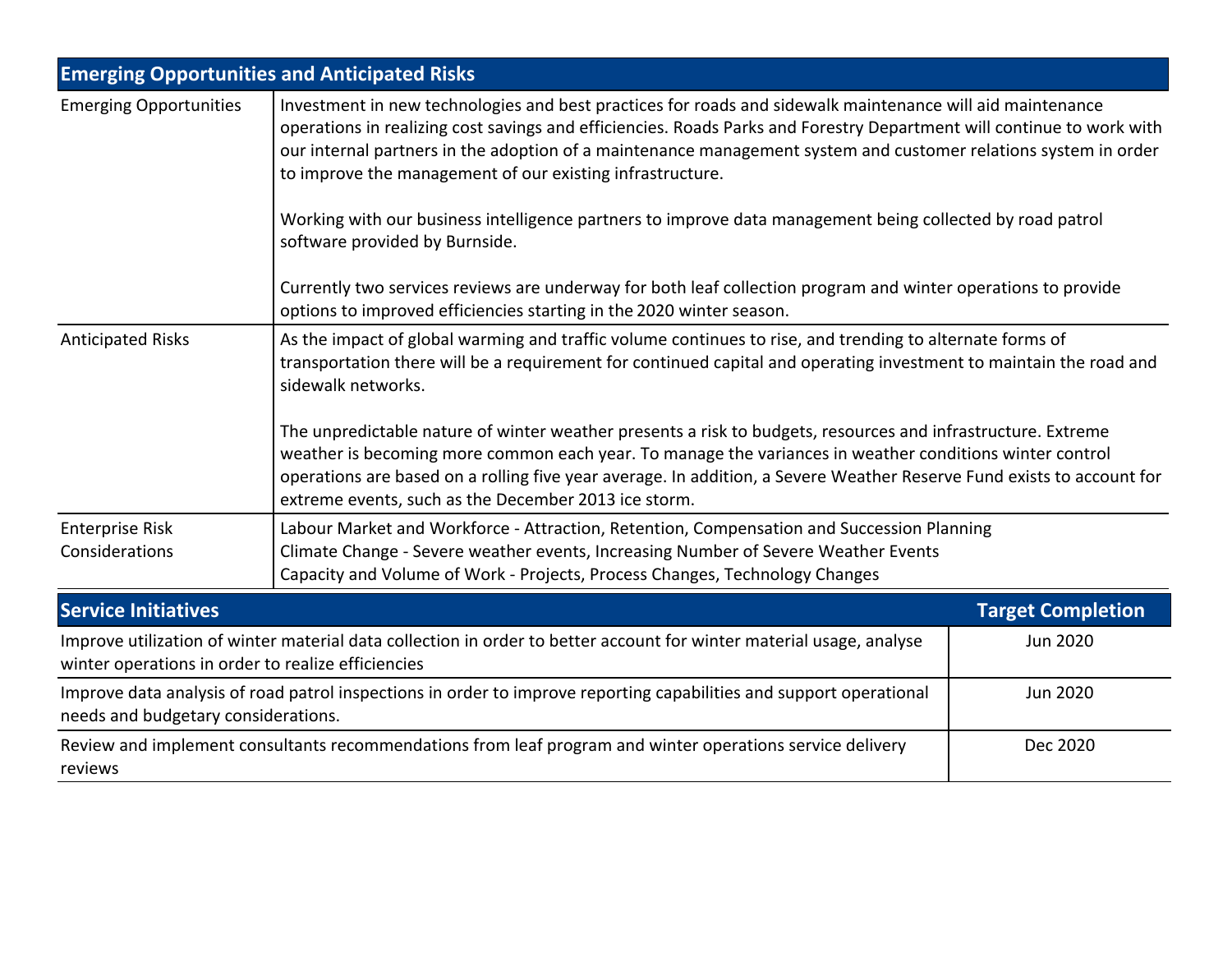# **MEASURING SUCCESS**

#### **How much did we do?**

| Performance                                  | 2015          | 2016          | 2017   | 2018   | 2019     | 2020     | 2021     | 2022     |
|----------------------------------------------|---------------|---------------|--------|--------|----------|----------|----------|----------|
| <b>Measurement</b>                           | <b>Actual</b> | <b>Actual</b> | Actual | Actual | Forecast | Forecast | Forecast | Forecast |
| Number of SeeClickFix                        |               | 126.0         | 81.0   | 143.0  | 140.0    | 140.0    | 140.0    | 140.0    |
| Requests                                     |               |               |        |        |          |          |          |          |
| Number of Sidewalk                           | 2,852         | 1,921         | 2,914  | 1,917  | 2.250    | 2,250    | 2,250    | 2,250    |
| Repairs Completed                            |               |               |        |        |          |          |          |          |
| Tonnes of loose leaves<br>collected per year | 3,782         | 3,716         | 3,366  | 4.000  | 4.250    | 4.500    | 4,750    | 4,750    |

#### **How well did we do it?**

| Performance           |       | Road Maintenance Cost per Lane Kilometer of Road |                                                                                                                                                                                               |         |         |                                                                                                 |  |  |
|-----------------------|-------|--------------------------------------------------|-----------------------------------------------------------------------------------------------------------------------------------------------------------------------------------------------|---------|---------|-------------------------------------------------------------------------------------------------|--|--|
| <b>Measurement</b>    |       |                                                  |                                                                                                                                                                                               |         |         |                                                                                                 |  |  |
| Story behind the data |       |                                                  | As maintenance costs continue to rise, new technologies and best practices will be researched<br>and trialed to effectively manage the maintenance budget. As infrastructure deteriorates and |         |         | maintenance standards become more stingent it is expected that maintenance costs will increase. |  |  |
| \$1,500               |       |                                                  | Road Maintenance Cost per Lane Kilometer of Road                                                                                                                                              |         |         |                                                                                                 |  |  |
| \$1,000               | \$686 | \$994                                            | \$1,014                                                                                                                                                                                       | \$1,034 | \$1,055 | \$1,056                                                                                         |  |  |
| \$500                 |       |                                                  |                                                                                                                                                                                               |         |         |                                                                                                 |  |  |
| \$0                   | 2017  | 2018                                             | 2019                                                                                                                                                                                          | 2020    | 2021    | 2022                                                                                            |  |  |

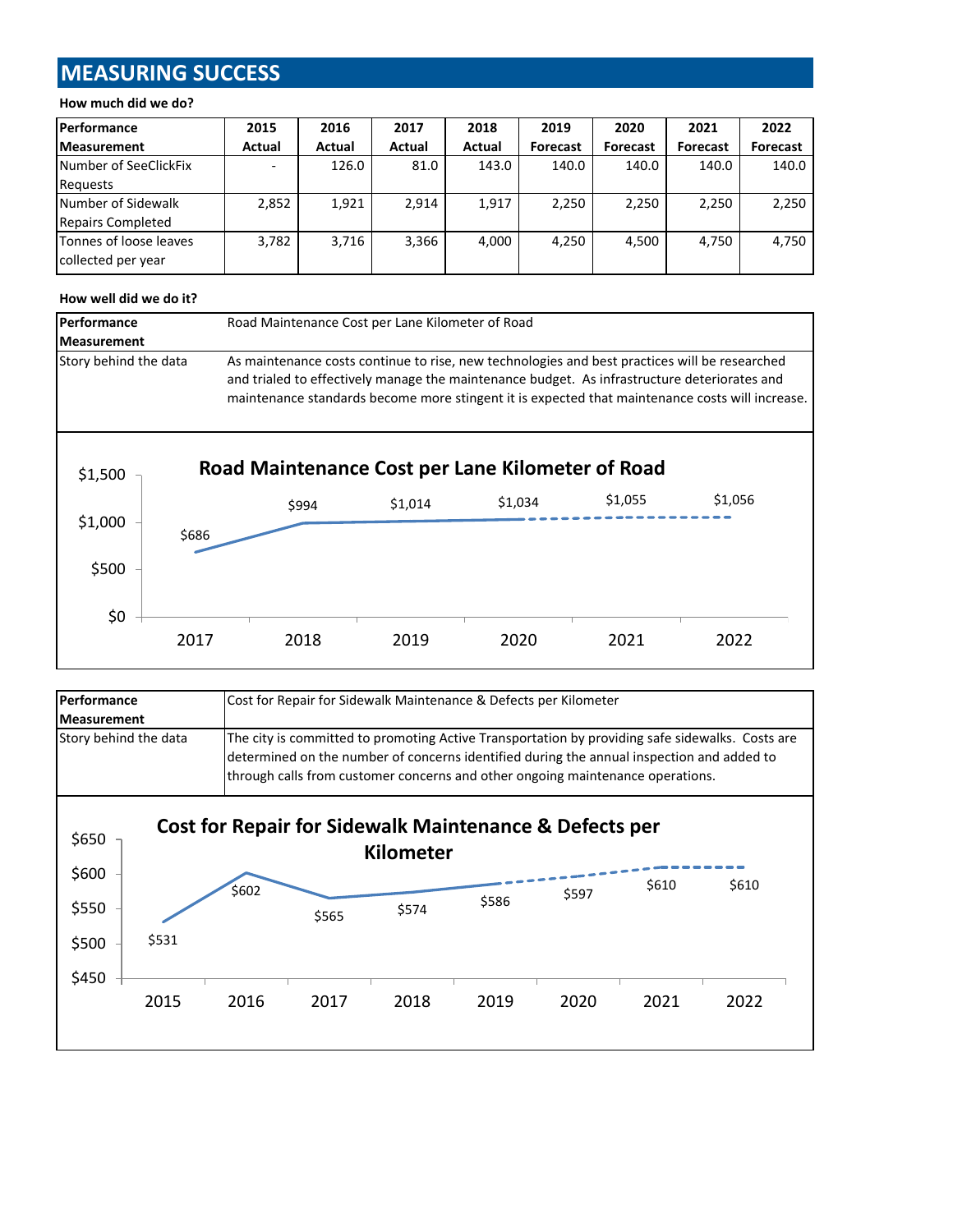

| Performance                                         |            | Cost per Lane Kilometer of Road Winter Maintenance                                                                                                                                                                                                                                        |            |                                                                  |            |            |      |            |
|-----------------------------------------------------|------------|-------------------------------------------------------------------------------------------------------------------------------------------------------------------------------------------------------------------------------------------------------------------------------------------|------------|------------------------------------------------------------------|------------|------------|------|------------|
| <b>Measurement</b>                                  |            |                                                                                                                                                                                                                                                                                           |            |                                                                  |            |            |      |            |
| Story behind the data                               |            | Winter maintenance activities are influenced by the frequency, type and severity of winter<br>weather. The city is committed to providing safe roadways after a winter storm in accordance<br>with Minimum Maintenance Standards and Council approved Levels of Service. Recently, Counil |            |                                                                  |            |            |      |            |
| \$2,400<br>\$2,300<br>\$2,200<br>\$2,100<br>\$2,000 | \$2,196.70 | \$2,114.25                                                                                                                                                                                                                                                                                | \$2,258.44 | Cost per Lane Kilometer of Road Winter Maintenance<br>\$2,243.90 | \$2,300.00 | \$2,329.35 |      | \$2,368.86 |
| \$1,900                                             | 2015       | 2016                                                                                                                                                                                                                                                                                      | 2017       | 2018                                                             | 2019       | 2020       | 2021 | 2022       |